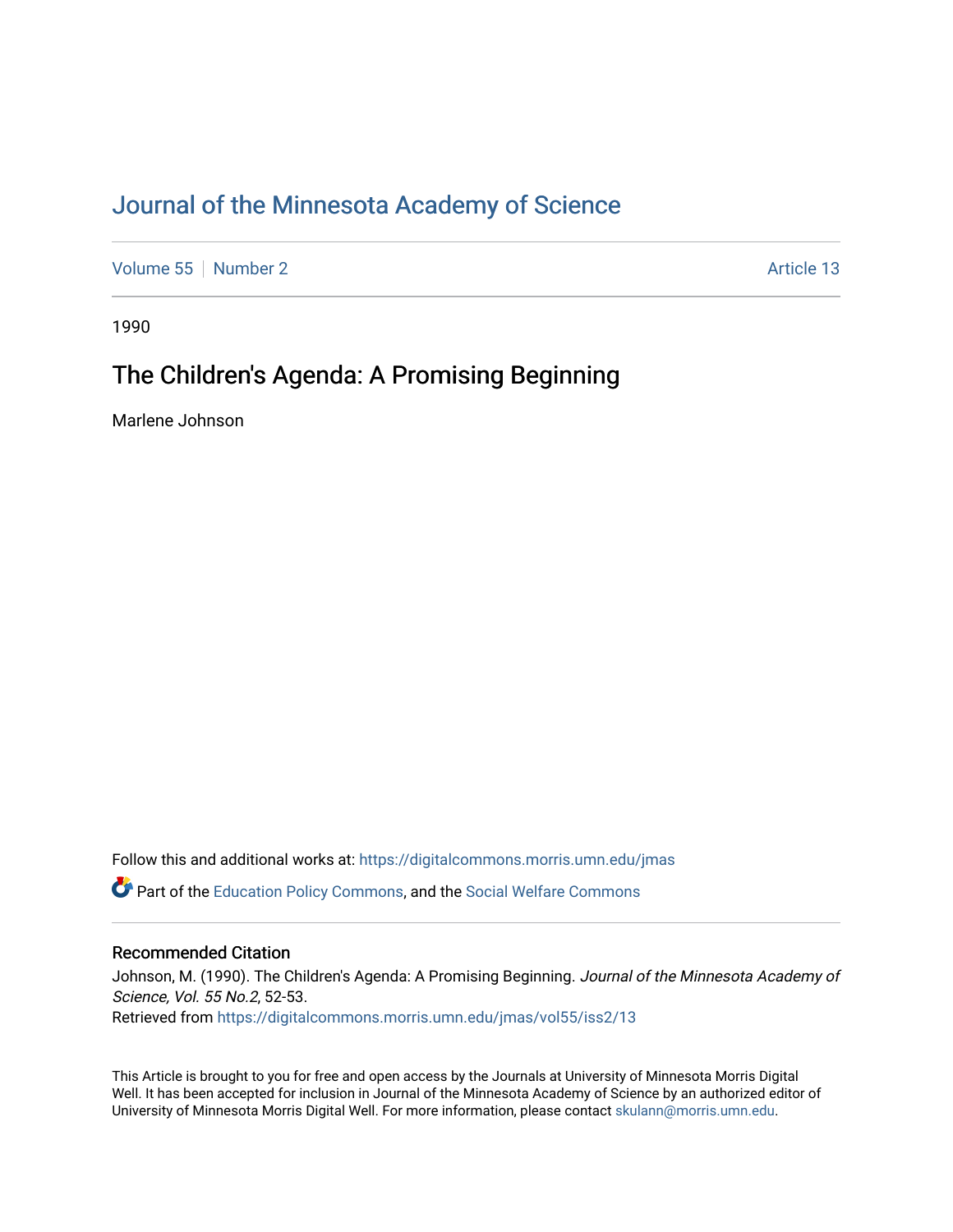# **The Children's Agenda: A Promising Beginning**

LIEUfENANT GOVERNOR MARLENE JOHNSON

In Minnesota and across the nation our children are in crisis. The almost frenetic pace of change in our society has dramatically affected the American lifestyle and in the span of one generation, we have changed the definition of the family. In Minnesota, more than one-half of the mothers with preschool age children work outside the home and nearly seventy percent of the mothers with children age 6-17 are employed outside the home. Economic survival, not career options, is most often the reason why these women are employed.

These situations alone create unprecedented circumstances for children but combine with that the lack of the support systems which were formerly provided by the extended family and the community and one sees parents unable to find the help they need. They look for reliable, safe, affordable child care but they can't find it. They look for extended day care before and after school but they can't find it. They look for advice on dealing with issues such as drug abuse and teen pregnancy but they can't find it.

In addition, a growing number of families face economic hardships. They have come to be known as the working poor, families in which one or more members are employed at minimum and below minimum wage. They are poor because a full-time minimum wage job pays \$7,584 per year. (Based on the 1990 Minnesota minimum wage of \$3.95.) These families fall below the federal poverty guidelines, (\$10,060 for a family of three), rarely have health care benefits, and look to government programs and social service agencies for survival.

Add to the children of the working poor the 100,000 children who depend solely on public assistance and a startling statistic appears: one-third of the people living in poverty in Minnesota are children. For these children poverty means poor nutrition, unsafe housing, and inadequate health care. Further, it is well-documented that these children face tough times ahead. They are more likely to: continue the cycle of poverty, become teen parents, succumb to drug abuse, and drop out of school.

The children in crisis are in rural and urban areas: they are African-American, Caucasian, Hispanic, Asian, and Native American. They are confused and they are in pain. They need our help.

## **The Children's Agenda**

#### *The Children's Policy Academy*

Recognizing children as Minnesota's most valuable resource, the Children's Policy Academy convened in August 1988 to identify a series of policy goals to address the needs of children. The academy, comprised of policy makers, child advocates, elected officials, and leaders in the corporate community responded to their charge with a series of policy goals which ultimately became the Children's Agenda.

- Minnesota will achieve a 96 percent high school graduation rate by 1996.
- All high school graduates will have the basic skills necessary for work or future education.
- We will provide for the basic needs of all children: housing, nutrition, health care, parenting, safety, selfesteem, and growth.
- We will provide support to families and children to avoid and cope with high-risk behavior.
- We will provide support for parents in their role as parents through assistance from government agencies, employers, professional, and community organizations.
- We will structure education to meet individual needs and support transition to a self-sufficient adulthood.
- We will strengthen the link between education and the job market.
- We will coordinate public, private, state, and local efforts to meet these goals.

#### *Components of the Children's Agenda*

For the first time Minnesotans have worked together to develop a package of programs and initiatives to meet the basic needs of children and strengthen the families in which they live. Knowing full well that children's problems cannot be solved through the work of one agency or one branch of government, the departments of Human Services, Health, Jobs and Training, Public Safety and State Planning collaborated to formulate an agenda of which children would be the primary beneficiaries. Further, for the first time the Minnesota State Senate and the Minnesota House of Representatives committees on Human Services and Education held joint hearings on a single package of items.

During the 1989 legislative session, the Children's Agenda became a rallying point for many constituent groups and it gained momentum as people began to realize that helping kids made good sense. The result of this effort was more than the almost \$36 million in additional monies allocated to children's programs; it represented a strong commitment-to our children and to the future of Minnesota.

*Marlene johnson* is the Lieutenant Governor of Minnesota and the state's leading child advocate. She sits on the board of directors of the National Child Care Action Campaign and is a 1989 recipient of the Children's Defense Fund Children's Champion Award. She is a graduate of Macalester College.